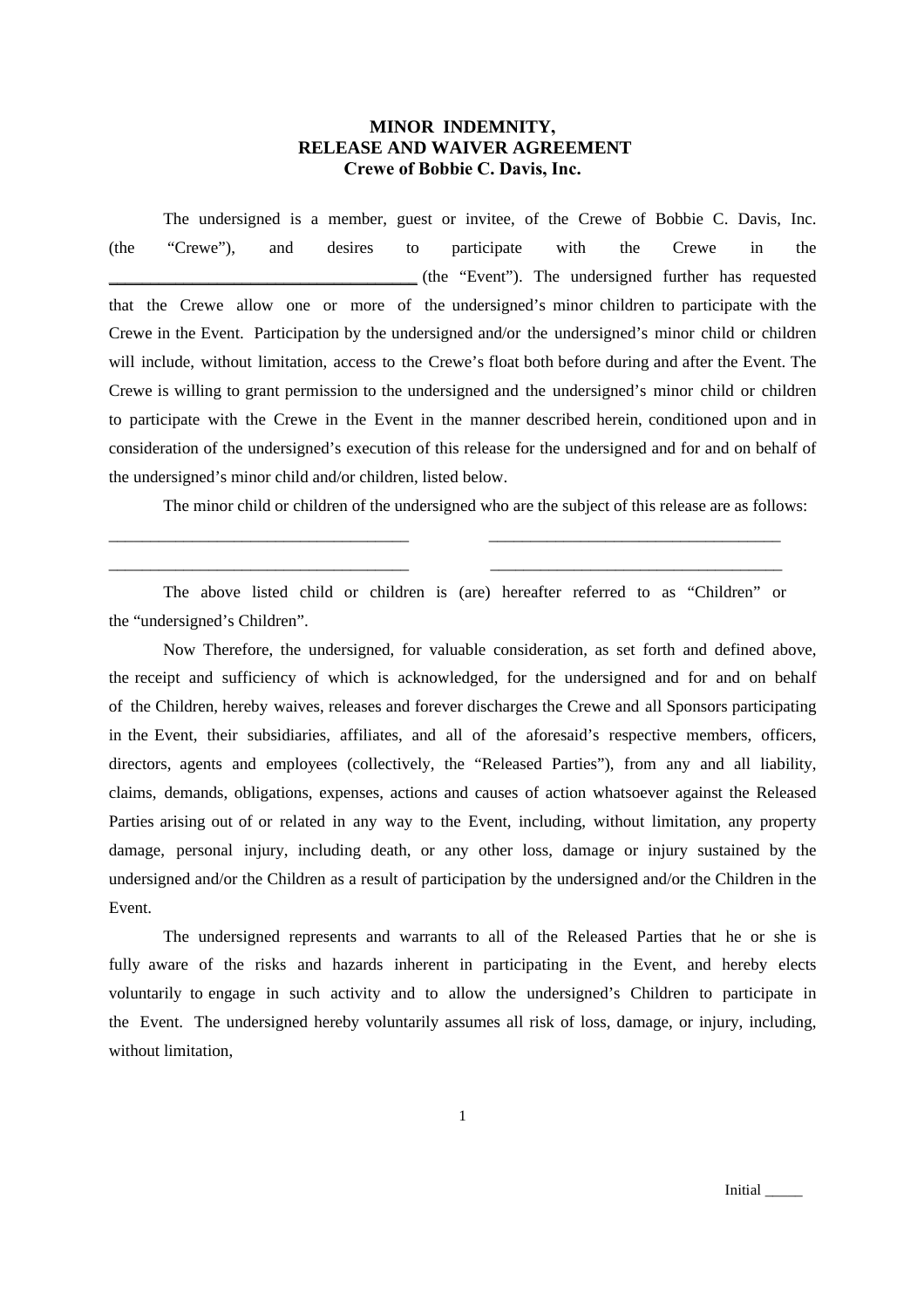property damage, personal injury and death that may be sustained by the undersigned and/or the undersigned's Children while participating in the Event.

The undersigned agrees and acknowledges that the undersigned will be solely responsible for the safety and supervision of the undersigned's Children during the Event, and the Crewe and other Released Parties hereby expressly disclaim any duty or responsibility to supervise, watch and/or be responsible for the undersigned's Children during the Event.

The undersigned further covenants and agrees not to institute, commence or maintain for the undersigned and/or the undersigned's Children, against any one or more of the Released Parties, at any time, any action at law or in equity or any civil proceeding in any court of the United States or of any State, or otherwise, for any cause or damage whatsoever arising out of or in any way related to the participation by the undersigned and/or the undersigned's Children in the Event.

The undersigned further agrees to defend, indemnify, and save harmless (including attorneys' fees and litigation costs) the "Released Parties" from and against any and all claims and/or liability related to the undersigned or the undersigned's Children in any way related to the "Event". The undersigned agrees that if any of the Released Parties are required to take any action (including litigation) to enforce this INDEMNITY RELEASE AND WAIVER AGREEMENT then such Released Party shall be entitled to recover from the undersigned all attorneys' fees and costs incurred in enforcing this INDEMNITY RELEASE AND WAIVER AGREEMENT. This INDEMNITY RELEASE AND WAIVER AGREEMENT shall be governed by and construed under the laws of the State of Florida. Venue for any action related to this INDEMNITY RELEASE AND WAIVER AGREEMENT shall be proper only in the state and federal courts located in Hillsborough County, Florida.

This INDEMNITY RELEASE AND WAIVER AGREEMENT shall be binding upon the executors, heirs, next of kin, personal representatives, executors and administrators of the undersigned and the undersigned's Children.

The undersigned hereby represents and warrants to the Released Parties that the undersigned is the parent or legal guardian of the Children listed in this INDEMNITY RELEASE AND WAIVER AGREEMENT, and that the undersigned has full legal authority to execute this INDEMNITY RELEASE AND WAIVER AGREEMENT for and on behalf of the Children.

This INDEMNITY RELEASE AND WAIVER AGREEMENT shall extend to all claims, demands and causes of action whatsoever arising wholly or in part from any act or omission of the "Released Parties", their officers, directors, agents and employees or any one or more of them.